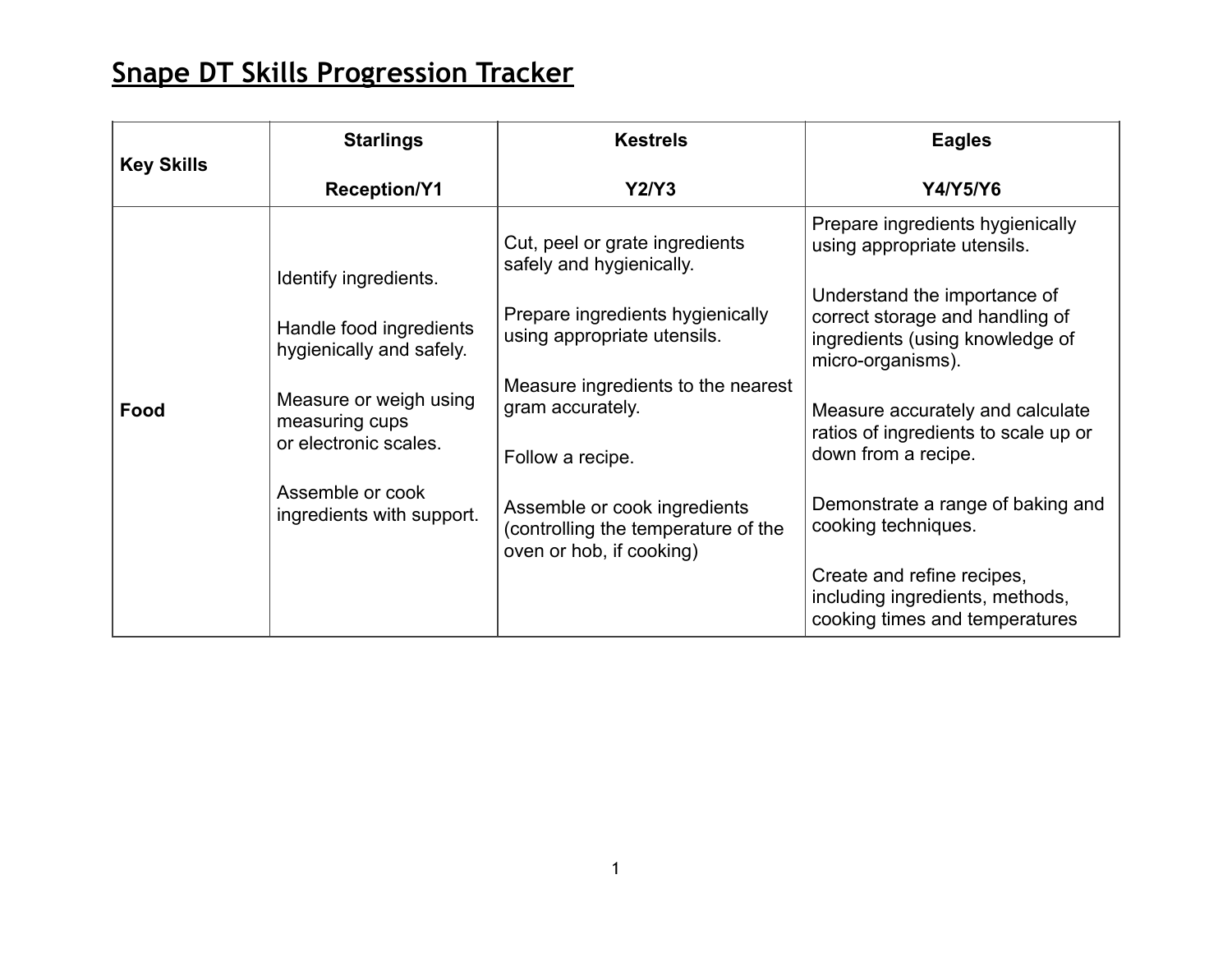| <b>Materials</b> | Cut materials safely using<br>tools provided.<br>Measure and mark out<br>with support.<br>Demonstrate a range of<br>cutting and<br>shaping techniques (such<br>as tearing, cutting,<br>folding and curling).<br>Demonstrate a range of<br>joining techniques (such<br>as gluing) | Cut materials accurately and safely<br>by selecting appropriate tools.<br>Measure and mark out to the<br>nearest centimeter.<br>Apply appropriate cutting and<br>shaping techniques that include<br>cuts within the perimeter of the<br>material (such as slots or cut outs).<br>Demonstrate a range of joining<br>techniques (such as gluing, hinges<br>or combining materials to<br>strengthen) | Cut materials with precision and<br>refine the finish with appropriate<br>tools (such as sanding wood after<br>cutting or a more precise scissor cut<br>after roughly cutting out a shape).<br>Measure and mark out to the<br>nearest millimeter.<br>Show an understanding of the<br>qualities of materials to choose<br>appropriate tools to cut and shape<br>(such as the nature of fabric may<br>require sharper scissors than would<br>be used to cut paper).<br>Select appropriate joining<br>techniques. |
|------------------|----------------------------------------------------------------------------------------------------------------------------------------------------------------------------------------------------------------------------------------------------------------------------------|---------------------------------------------------------------------------------------------------------------------------------------------------------------------------------------------------------------------------------------------------------------------------------------------------------------------------------------------------------------------------------------------------|----------------------------------------------------------------------------------------------------------------------------------------------------------------------------------------------------------------------------------------------------------------------------------------------------------------------------------------------------------------------------------------------------------------------------------------------------------------------------------------------------------------|
|------------------|----------------------------------------------------------------------------------------------------------------------------------------------------------------------------------------------------------------------------------------------------------------------------------|---------------------------------------------------------------------------------------------------------------------------------------------------------------------------------------------------------------------------------------------------------------------------------------------------------------------------------------------------------------------------------------------------|----------------------------------------------------------------------------------------------------------------------------------------------------------------------------------------------------------------------------------------------------------------------------------------------------------------------------------------------------------------------------------------------------------------------------------------------------------------------------------------------------------------|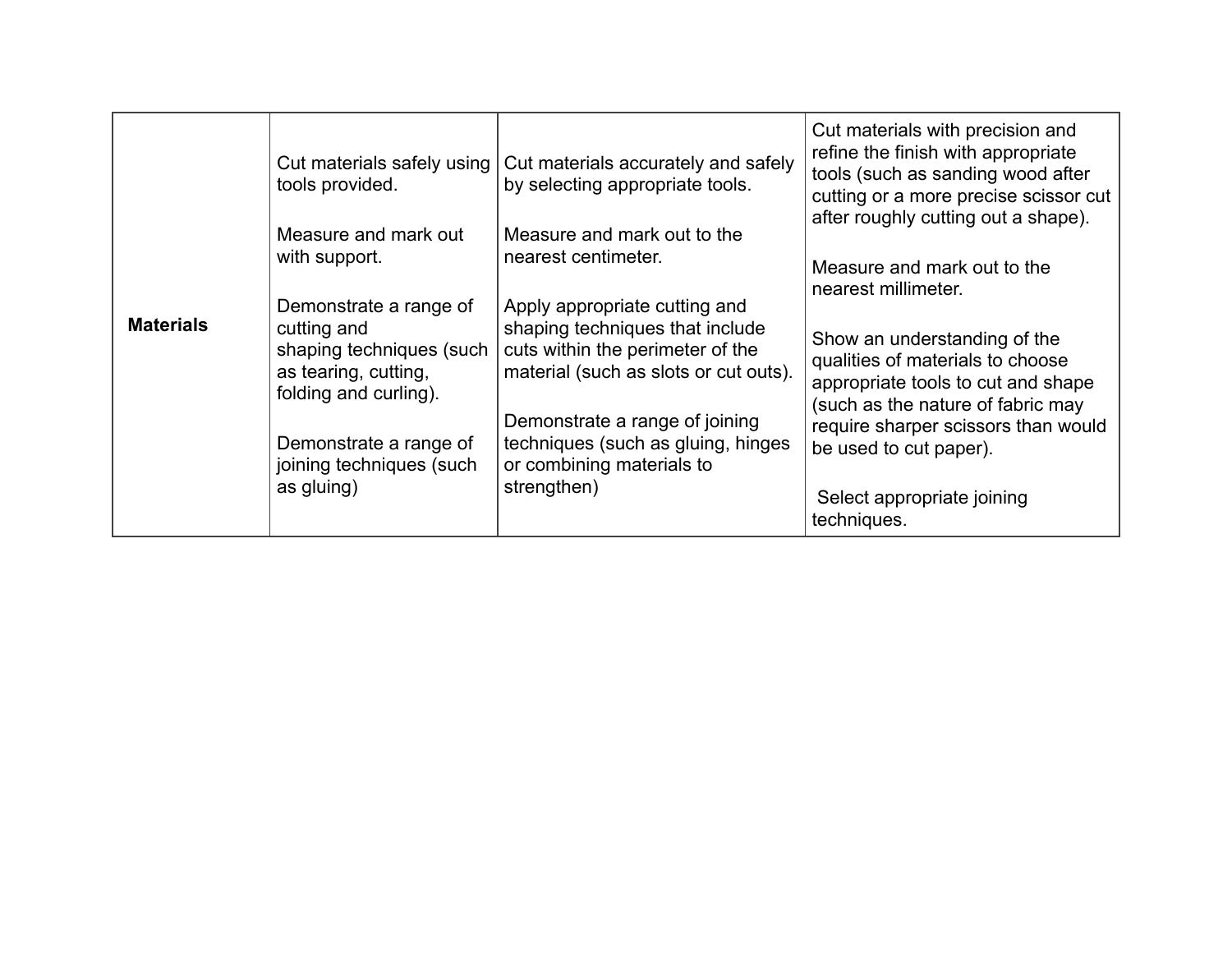| <b>Textiles</b>                       | Shape textiles using<br>templates.<br>Join textiles using simple<br>running stitch.<br>Colour and decorate<br>textiles using a number of<br>techniques (such as<br>dyeing or printing). | Understand the need for a seam<br>allowance.<br>Join textiles with appropriate<br>stitching.<br>Colour and decorate textiles using<br>a number of techniques (such as<br>dyeing, adding sequins or printing). | Create objects (such as a cushion)<br>that employ a seam allowance.<br>Join textiles with a combination of<br>stitching techniques (such as back<br>stitch for seams and running stitch<br>to attach decoration).<br>Use the qualities of materials to<br>create suitable visual and tactile<br>effects in the decoration of textiles<br>(such as a soft decoration for<br>comfort on a cushion).<br>Select the most appropriate<br>techniques to decorate textiles. |
|---------------------------------------|-----------------------------------------------------------------------------------------------------------------------------------------------------------------------------------------|---------------------------------------------------------------------------------------------------------------------------------------------------------------------------------------------------------------|----------------------------------------------------------------------------------------------------------------------------------------------------------------------------------------------------------------------------------------------------------------------------------------------------------------------------------------------------------------------------------------------------------------------------------------------------------------------|
| <b>Electricals and</b><br>electronics | Use battery operated<br>devices safely.<br>Be aware of how to<br>diagnose simple electrical<br>faults e.g. on/off, low<br>battery.                                                      | Diagnose faults in battery operated<br>devices (such as low battery, water<br>damage or battery terminal<br>damage).<br>Create simple circuit.<br>Create series and parallel circuits                         | Create circuits using electronics kits<br>that employ a number of<br>components (such as LEDs,<br>resistors, transistors and chips).                                                                                                                                                                                                                                                                                                                                 |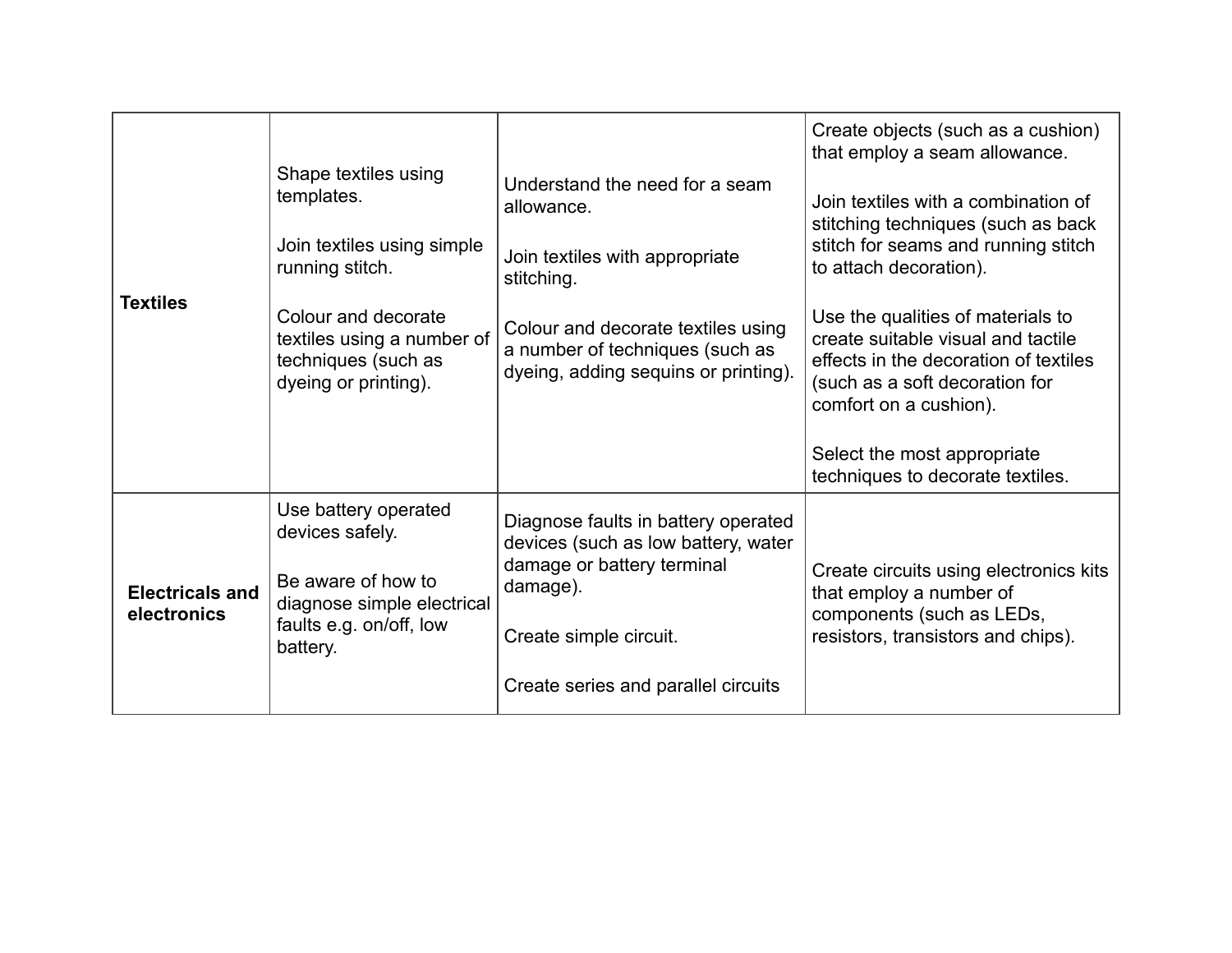| Computing                                                                  | Control device with set of<br>simple programed<br>instructions e.g. Beebot.                             | Model designs using software.<br>Control and monitor models using<br>software designed for this purpose<br>(including art software).                                                                                                             | Control and monitor models using<br>software designed for this purpose.<br>Write code to control and monitor<br>models or products.           |
|----------------------------------------------------------------------------|---------------------------------------------------------------------------------------------------------|--------------------------------------------------------------------------------------------------------------------------------------------------------------------------------------------------------------------------------------------------|-----------------------------------------------------------------------------------------------------------------------------------------------|
| <b>Master</b><br><b>Practical</b><br><b>Skills:</b><br><b>Construction</b> | Use materials to practice<br>attaching and gluing<br>materials to construct and<br>strengthen products. | Use materials to practice<br>screwing, gluing and fastening<br>materials to make and strengthen<br>products.<br>Choose suitable techniques to<br>construct products or to repair<br>items.<br>Strengthen materials using suitable<br>techniques. | Develop a range of practical skills to<br>create products (such as<br>cutting, drilling and screwing,<br>nailing, gluing, filing and sanding) |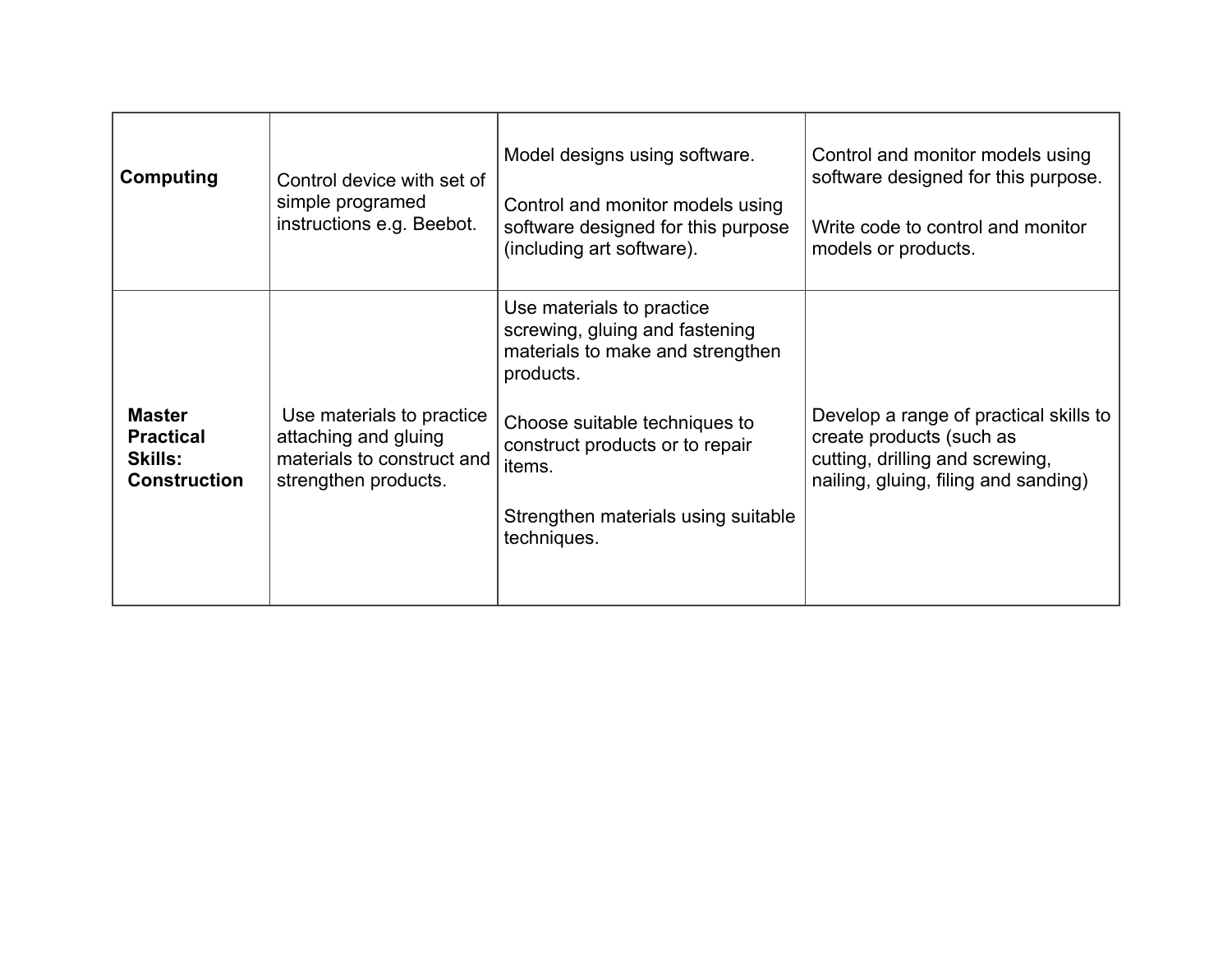| <b>Master</b><br><b>Practical</b><br><b>Skills:</b><br><b>Mechanics</b> | Create products using<br>simple levers, wheels and<br>hinge mechanisms. | Use scientific knowledge of the<br>transference of forces to choose<br>appropriate mechanisms for a<br>product (such as levers,<br>winding mechanisms, pulleys and<br>gears). | Use scientific knowledge of the<br>transference of forces to choose<br>appropriate mechanisms for a<br>product (such as levers,<br>winding mechanisms, pulleys and<br>gears).<br>Convert rotary motion to linear<br>using cams.<br>Use innovative combinations of<br>electronics (or computing) and<br>mechanics in product designs |
|-------------------------------------------------------------------------|-------------------------------------------------------------------------|-------------------------------------------------------------------------------------------------------------------------------------------------------------------------------|-------------------------------------------------------------------------------------------------------------------------------------------------------------------------------------------------------------------------------------------------------------------------------------------------------------------------------------|
|-------------------------------------------------------------------------|-------------------------------------------------------------------------|-------------------------------------------------------------------------------------------------------------------------------------------------------------------------------|-------------------------------------------------------------------------------------------------------------------------------------------------------------------------------------------------------------------------------------------------------------------------------------------------------------------------------------|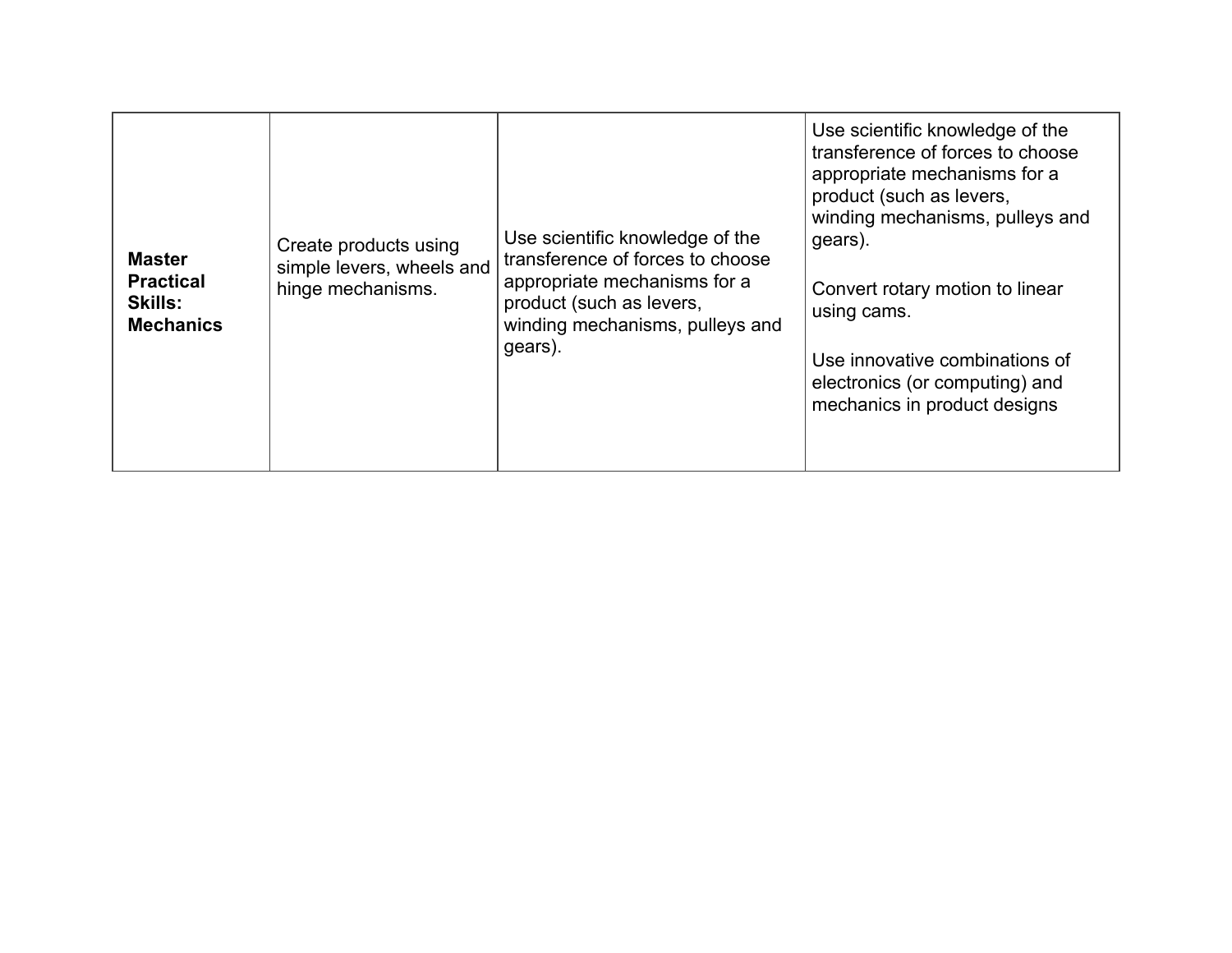|                                          |                                                                       | Design with purpose by<br>identifying opportunities to design.                                  | Design with the user in mind,<br>motivated by the service a product<br>will offer (rather than simply for<br>profit). |
|------------------------------------------|-----------------------------------------------------------------------|-------------------------------------------------------------------------------------------------|-----------------------------------------------------------------------------------------------------------------------|
|                                          | Design products that<br>have a clear purpose and<br>an intended user. | Make products, refining the design<br>as work progresses.                                       | Make products through stages<br>of prototypes, making continual<br>refinements.                                       |
| Design, make,<br>evaluate and<br>improve | Explore how products<br>have been created.                            | Make products by working<br>efficiently (such as by carefully<br>selecting materials).          | Ensure products have a high quality<br>finish, using art skills where<br>appropriate.                                 |
|                                          |                                                                       | Refine work and techniques as<br>work progresses, continually<br>evaluating the product design. | Use prototypes and cross-sectional<br>diagrams.                                                                       |
|                                          |                                                                       |                                                                                                 | Use software to design and<br>represent product designs.                                                              |
|                                          |                                                                       |                                                                                                 |                                                                                                                       |